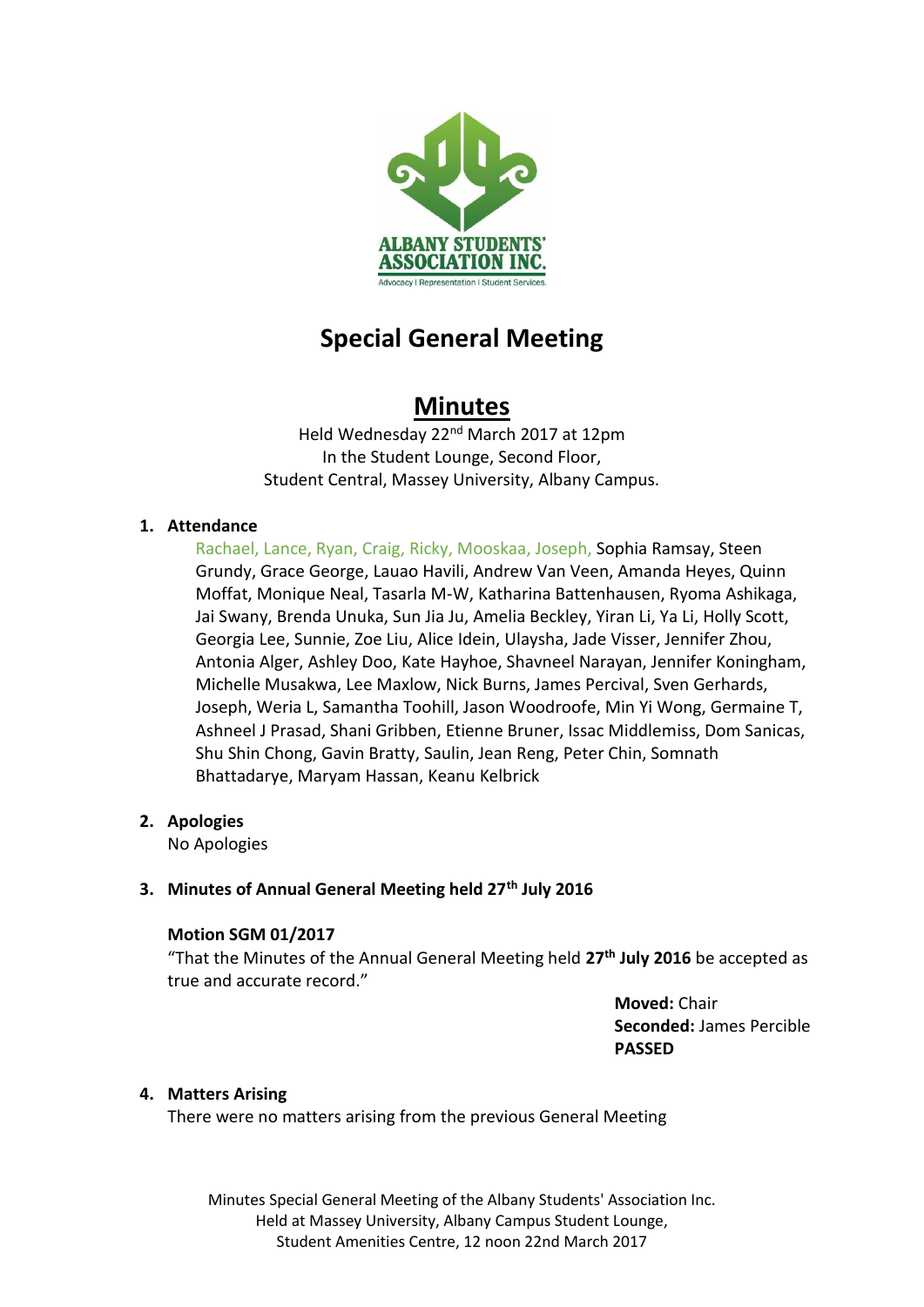#### **5. Financial Business**

#### **Motion SGM/2/2017:**

"That the 2017 Albany Students' Association Inc. budget be ratified."

**Moved:** Chair **Seconded:** Issac Middlemiss **PASSED**

#### **6. General Business**

#### **Motion SGM/3/2017**

"That the 2017 Albany Students' Association Inc. apply to become a registered charity."

> **Moved:** Chair **Seconded:** Samantha Toohill **PASSED**

Majority agreed to the motion,

Couple of students were worried about why we would change – what the benefit would be and if it would affect the budget that we have just ratified

#### **6.1 Name Change to MASA**

Community would be able to notice who we are in comparison to ASA name In 10 years' time, people will not know how much we spent or how long it takes Confusion in short time could damage us Everyone that goes to Massey knows who the ASA are Need to look at future students not at people here right now This could benefit us in the long term

#### **6.2 President to 30 hours**

Students understood the reasoning – curious as to how much wages would be And if it is worth getting more students on the executive to spread out the work load Something to develop over the year

#### **7. Late Items**

#### **7.1 Carparking**

- 2 hour spots Stadium parking – people to use it 2 hours WILL not work.. students don't listen to the sign… they will take the risk Trial period – for one or two months Multi story carpark – fees and paid OR campus – carparks removed Unofficial motion – that we agree that timed carparks should be trialled 6 against – rest agree Possibly look at running a survey first

Minutes Special General Meeting of the Albany Students' Association Inc. Held at Massey University, Albany Campus Student Lounge, Student Amenities Centre, 12 noon 22nd March 2017